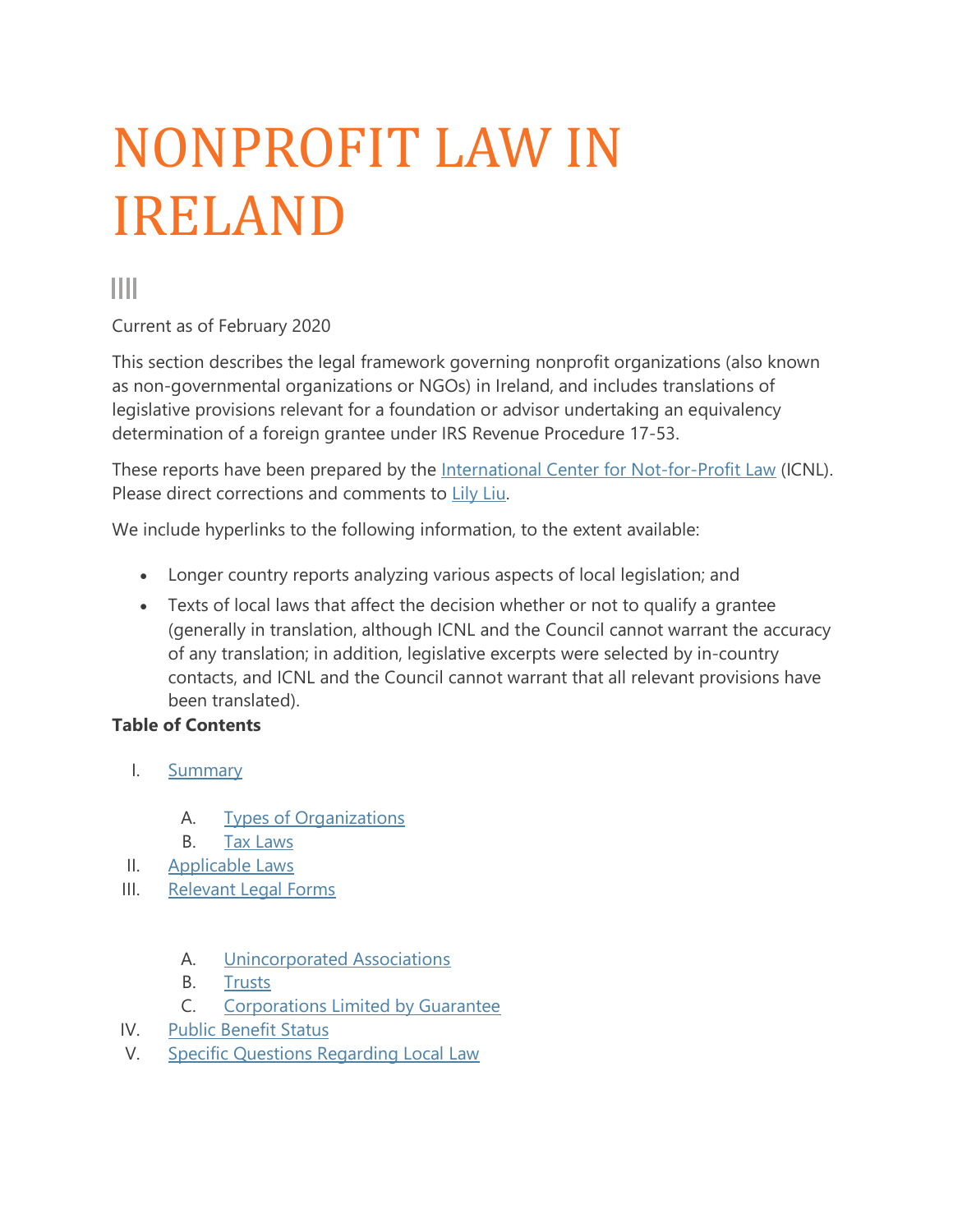- A. [Inurement](https://www.cof.org/country-notes/nonprofit-law-ireland#Inurement)
- B. [Proprietary Interest](https://www.cof.org/country-notes/nonprofit-law-ireland#Proprietary)
- C. [Dissolution](https://www.cof.org/country-notes/nonprofit-law-ireland#Dissolution)
- D. [Activities](https://www.cof.org/country-notes/nonprofit-law-ireland#Activities)
- E. [Political Activities](https://www.cof.org/country-notes/nonprofit-law-ireland#Political)
- F. [Discrimination](https://www.cof.org/country-notes/nonprofit-law-ireland#Discrimination)
- G. [Control of Organization](https://www.cof.org/country-notes/nonprofit-law-ireland#Control)
- VI. [Tax Laws](https://www.cof.org/country-notes/nonprofit-law-ireland#Laws#Laws)
	- A. [Tax Exemption](https://www.cof.org/country-notes/nonprofit-law-ireland#exemption)
	- B. [Deductibility of Donations to Irish NPOs by Individuals and Corporations](https://www.cof.org/country-notes/nonprofit-law-ireland#deductibility)  [Based in Ireland](https://www.cof.org/country-notes/nonprofit-law-ireland#deductibility)
	- C. [Value Added Tax](https://www.cof.org/country-notes/nonprofit-law-ireland#vat)
	- D. [Double Tax Treaty](https://www.cof.org/country-notes/nonprofit-law-ireland#double)
- VII. [Knowledgeable Contacts](https://www.cof.org/country-notes/nonprofit-law-ireland#Knowledgeable_Contacts)

# **I. SUMMARY**

#### **A. TYPES OF ORGANIZATIONS**

Ireland recognizes many different types of not-for-profit organizations (NPOs). While the customary division between mutual benefit and public benefit organizations applies, the range of NPO types includes cooperatives, religious organizations, trade unions, residents' associations, foundations, and self-help groups.

Most public benefit organizations are established as one of the following legal forms:

- An unincorporated association;
- A trust; or
- A company limited by guarantee (CLG).

An organization in any of these forms, in turn, can qualify for charitable tax exemption if it meets particular requirements.

In addition, the Companies Act 2014 created an additional form, the Designated Activity Company (DAC), which NPOs may choose to adopt. However, it remains to be seen how many organizations will do so. The DAC is briefly discussed alongside CLGs, below. Two other NPO forms are beyond the scope of this Note because they rarely interact with U.S. grantmakers: friendly societies and industrial and provident societies. The majority of these societies pursue mutual benefit objectives, although a few do pursue public benefit objectives and qualify for charitable tax exemption.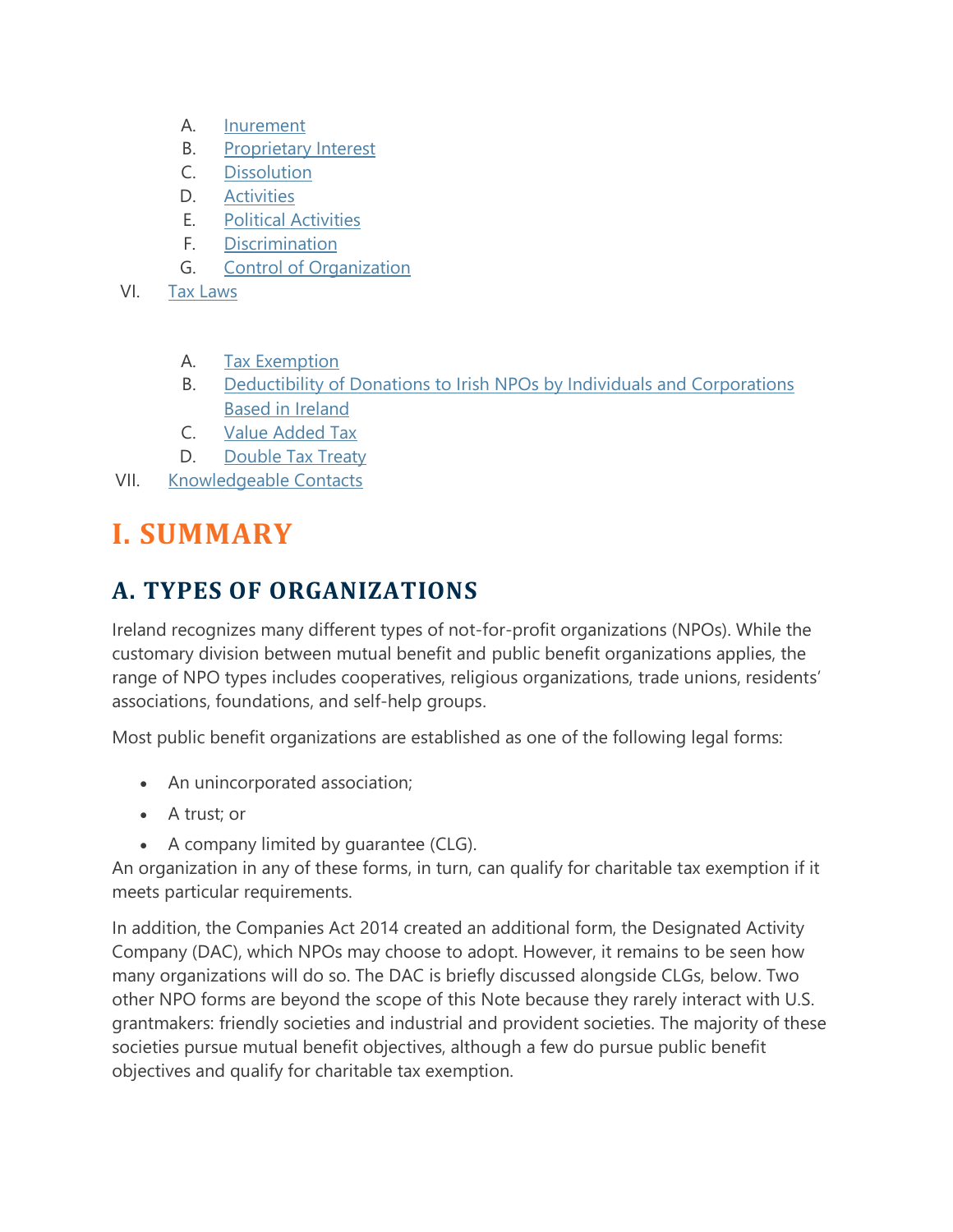#### **B. TAX LAWS**

The Irish charitable tax exemption extends to income tax, corporation tax (in the case of companies), capital gains tax, Deposit Interest Retention Tax (DIRT), capital acquisitions tax, stamp duty, and dividend withholding tax. Although charities themselves are not exempt from VAT, many items that relate to charitable activities are exempt.

Corporate donations of cash and/or designated securities to certain "eligible charities" qualify for tax relief in Ireland, which may be relevant to an American corporation doing business in Ireland in deciding whether or not to engage in direct corporate grantmaking. The relevant tax provisions are contained in Section 848A of the Taxes Consolidation Act 1997, as amended by Section 45 of the Finance Act 2001, Section 17 of the Finance Act 2006, and Section 19 of the Finance Act 2013.

## **II. APPLICABLE LAWS**

- [Constitution of Ireland, Bunreacht na hÉireann 1937](http://www.usig.org/countryinfo/laws/Ireland/Constitution%20of%20Ireland.pdf)
- [Charities Acts 1961](http://www.irishstatutebook.ie/eli/1961/act/17/enacted/en/html)
- [Charities Acts 1973](http://www.irishstatutebook.ie/1973/en/act/pub/0013/index.html)
- [Charities Act 2009](http://www.irishstatutebook.ie/pdf/2009/en.act.2009.0006.pdf) [\[1\]](https://www.cof.org/country-notes/ireland#_end1)
- [Companies Act 2014](http://www.irishstatutebook.ie/eli/2014/act/38/enacted/en/html) [\[2\]](https://www.cof.org/country-notes/ireland#_end2)
- [Trustee Act 1893](http://www.irishstatutebook.ie/eli/1893/act/53/enacted/en/print.html)
- [Friendly Societies Act 1875](http://books.google.com/books?id=948DAAAAQAAJ&dq=Friendly+Societies+Acts&printsec=frontcover&source=bl&ots=MlDElxiGsn&sig=8t2u2ocshZEocyk8-kFSoWeGhnA&hl=en&ei=vOIjSoaTN5mCtgOm7dH0Aw&sa=X&oi=book_result&ct=result&resnum=3#PPA7,M1)
- [Friendly Societies Act 1896 \(as amended\)](http://www.opsi.gov.uk/RevisedStatutes/Acts/ukpga/1896/cukpga_18960025_en_1)
- [Friendly Societies \(Amendment\) Act 1953](http://www.irishstatutebook.ie/eli/1953/act/28/enacted/en/print.html)
- [Friendly Societies \(Amendment\) Act 1977](http://www.irishstatutebook.ie/eli/1977/act/17/enacted/en/print.html)
- [Industrial and Provident Society Acts 1893-1978](http://www.usig.org/countryinfo/laws/Ireland/Industrial%20and%20Provident%20Society%20Acts%201978.pdf)
- [The Taxes Consolidation Act 1997](http://www.irishstatutebook.ie/eli/1997/act/39/enacted/en/print.html) (as amended)
- [Finance Act 2010](http://www.irishstatutebook.ie/eli/2010/act/5/enacted/en/print.html)
- [VAT Act 1972](http://www.usig.org/countryinfo/laws/Ireland/VAT%20Act%201972.pdf) (as amended)
- [Equal Status Act 2000](http://www.irishstatutebook.ie/2000/en/act/pub/0008/index.html)
- [Equality Act 2004](http://www.irishstatutebook.ie/2004/en/act/pub/0024/index.html)

## **III. RELEVANT LEGAL FORMS**

## **A. UNINCORPORATED ASSOCIATIONS**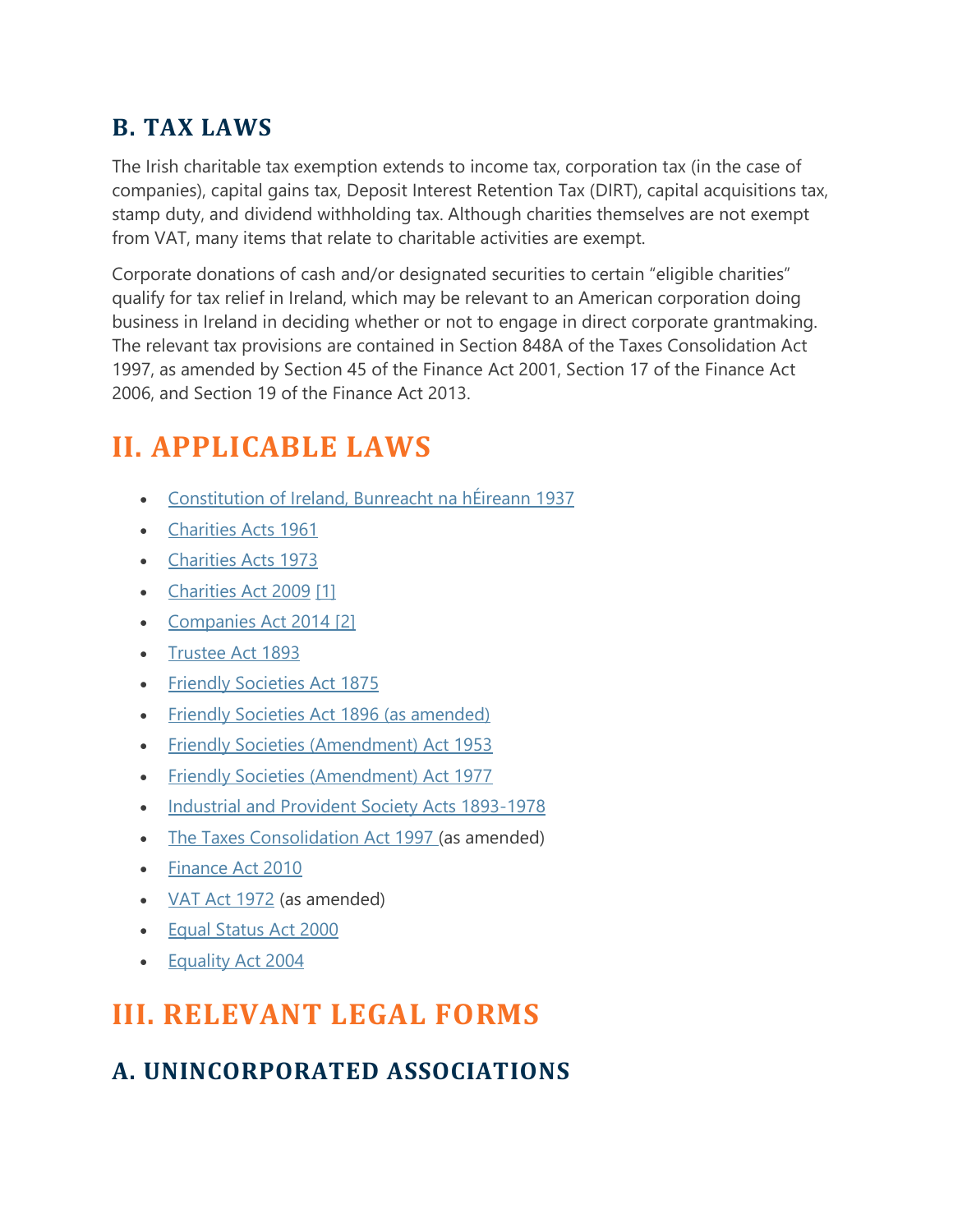Unincorporated associations are popular in part because they are relatively easy to form. An unincorporated association is a membership-based organization, created by the oral or written agreement of its members. Its governing instrument, usually termed its constitution or rules, is normally interpreted according to contract law. The association does not ordinarily have legal personality and thus cannot enter into legal relations in its own right. Members are jointly and severally liable for the association's debts.

#### **B. TRUSTS**

In a trust, one or more persons operating under the authority of a "deed of trust" hold funds or property on behalf of other persons. The governing instrument is a trust deed or will, and executive power rests with the trustees appointed under the terms of the trust.

Like an unincorporated association, a trust ordinarily has no legal personality; the trustees themselves must enter into legal relations and accept personal liability. Under Section 2 of the Charities Act 1973, however, a qualifying trust may become a body corporate, with the property vested in that body. To seek such a conversion, the trustees apply to the Charities Regulatory Authority (CRA). A body corporate established in this manner has a common seal and power to do any act or thing (including hold land) necessary to administer the trust as a charity. Moreover, the charity may sue or be sued in its corporate name.

## **C. CORPORATIONS LIMITED BY GUARANTEE**

A company limited by guarantee (CLG) is an alternative type of corporation, used primarily for non-profit organizations that require legal personality. It does not have share capital; its members are guarantors instead of shareholders. The guarantors commit to contribute a nominal amount (typically €1) toward winding up the company in the event of a shortfall upon cessation of business. A CLG cannot distribute profits to its members, and it is eligible to apply for charitable tax exemption. The governing instruments of a CLG consist of its memorandum and its articles of association.

With the advent of the Companies Act 2014, a new legal form similar to that of the CLG is now available to charities: the Designated Activity Company (DAC). Unlike a CLG, a DAC is a company with share capital that can be limited by guarantee. However, both DACs and CLGs are required to include the company's objects (purposes) in their memorandum of association, and for both, their activities are partially limited to these objects and reasonably incidental activities (Companies Act 2014 Sections 967, 972, 973 (DACs); Sections 1176, 1182, 1183 (CLGs)). While charities now have the option to form as DACs, or convert to DACs from CLGs, it is expected that many will continue to operate as CLGs, as it may not suit charities to have a share capital which allows ownership to be transferred. If charities do adopt the DAC structure, they might place restrictions on the transfer of shares in their memorandum and articles.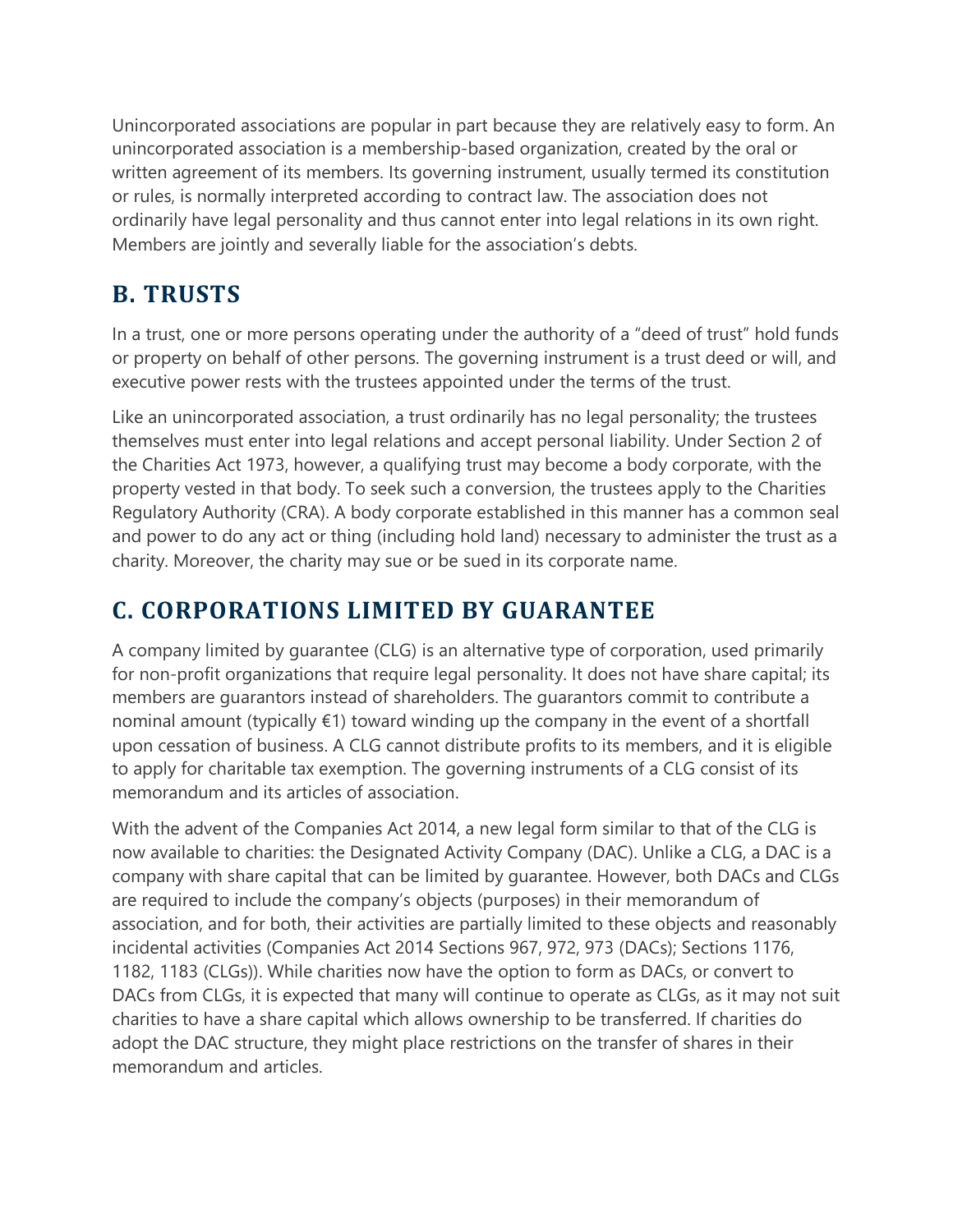## **IV. PUBLIC BENEFIT STATUS**

NPOs in Ireland are not required to be established for the public benefit. Most NPOs, in fact, are established for the benefit of their members, including sporting and recreation clubs, professional bodies, political parties, trade unions, cooperatives, and credit unions. An NPO must be established for the public benefit, however, to be eligible for charitable status. All NPO forms discussed here—unincorporated associations, trusts, companies limited by guarantee, and designated activity companies—are eligible for charitable status if formed for a purpose that serves the public benefit.

The [Charities Act 2009](http://www.irishstatutebook.ie/eli/2009/act/6/enacted/en/html) establishes a new statutory governance regime for charities operating in Ireland and a new regulatory authority—the Charities Regulatory Authority (CRA)—to supervise the running of charities. The Act has a number of important features that affect a) the definition of charity in Ireland; b) the meaning of public benefit; and c) the determination of tax liability.

#### **A. THE DEFINITION OF "CHARITABLE PURPOSE" IN IRELAND**

The Charities Act 2009 provided the first statutory guidance as to what constitutes a "charitable purpose" in Ireland. According to the Act, the following purposes shall be considered to be charitable:

- a. The prevention or relief of poverty or economic hardship;
- b. The advancement of education;
- c. The advancement of religion; and
- d. Any other purpose that is of benefit to the community.

(Charities Act 2009 Section 3(1))

The final category, "any other purpose that is of benefit to the community," is broken down into 12 sub-categories:

- The advancement of community welfare, including the relief of those in need by reason of youth, age, ill-health, or disability;
- The advancement of community development, including rural or urban regeneration;
- The promotion of civic responsibility or voluntary work;
- The promotion of health, including the prevention or relief of sickness, disease, or human suffering;
- The advancement of conflict resolution or reconciliation;
- The promotion of religious or racial harmony and harmonious community relations;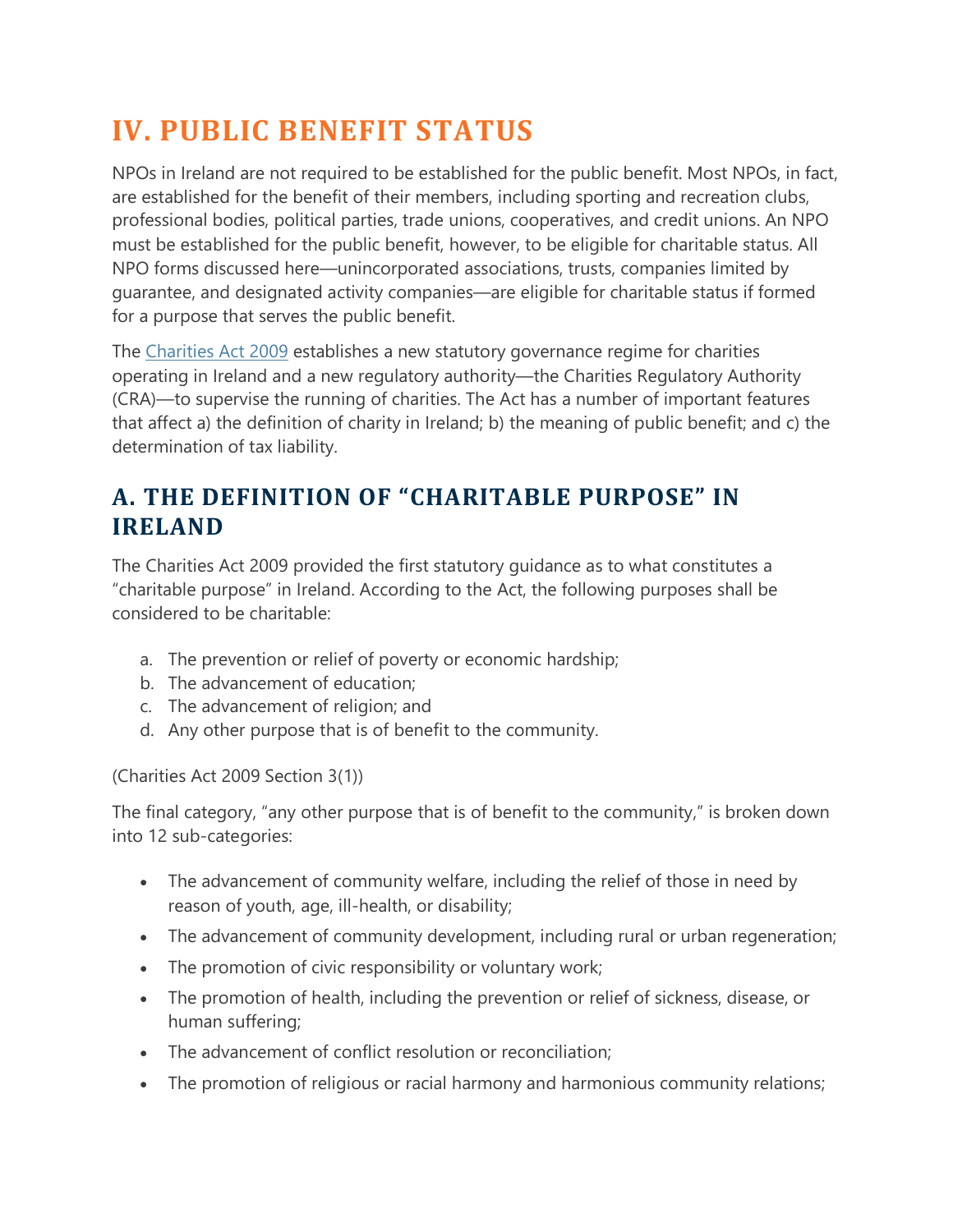- The protection of the natural environment;
- The advancement of environmental sustainability;
- The advancement of the efficient and effective use of the property of charitable organizations;
- The prevention or relief of suffering of animals;
- The advancement of the arts, culture, heritage, or sciences; and
- The integration of those who are disadvantaged, and the promotion of their full participation in society [\(Charities Act 2009 Section 3\(11\)\)](http://www.irishstatutebook.ie/eli/2009/act/6/enacted/en/html).

Section 3 of the Charities Act 2009 was drafted in consultation with the Revenue Commissioners and includes only those purposes for which the Revenue Commissioners currently grant charitable tax-exempt status. In light of this policy approach, the government excluded from the statutory definition the following purposes: the advancement of human rights, and the advancement of amateur sport.

#### **B. THE MEANING OF PUBLIC BENEFIT**

To qualify as charitable, a purpose must appear on the list of purposes in Section 3 of the Charities Act and must also be of public benefit [\(Charities Act 2009 Section 3\(2\)\).](http://www.irishstatutebook.ie/eli/2009/act/6/enacted/en/html) The Charities Act 2009 provides some guidance as to what constitutes "public benefit" under Irish law. The Act also defines a gift of "public benefit" by considering both the "public" nature of and the "benefit" provided by that gift. From the "public" perspective, a gift does not qualify as charitable unless (*a*) it is intended to benefit the public or a section of the public; and (*b*) in a case where it confers a benefit on a person other than in his or her capacity as a member of the public or a section of the public, any such benefit is reasonable in all of the circumstances, and is ancillary to, and necessary for, the furtherance of the public benefit [\(Charities Act 2009 Section 3\(3\)\)](http://www.irishstatutebook.ie/eli/2009/act/6/enacted/en/html). The "public" requirement is not met if all of the intended beneficiaries of the gift or a significant number of them have a personal connection with the donor of the gift (Charities Act 2009 Section 3(8)).

From the "benefit" perspective, account is taken of (*a*) any limitation imposed by the donor of the gift on the class of persons who may benefit from the gift and whether or not such limitation is justified and reasonable, having regard to the nature of the purpose of the gift; and (*b*) the amount of any charge payable for any service provided in furtherance of the purpose for which the gift is given and whether it is likely to limit the number of persons or classes of person who will benefit from the gift [\(Charities Act 2009 Section 3\(7\)\).](http://www.irishstatutebook.ie/eli/2009/act/6/enacted/en/html) The only exception to the public benefit requirement relates to gifts for the advancement of religion. Such gifts enjoy a rebuttable presumption of public benefit [\(Charities Act 2009 Section 3\(4\)\)](http://www.irishstatutebook.ie/eli/2009/act/6/enacted/en/html).

## **C. THE DETERMINATION OF TAX LIABILITY**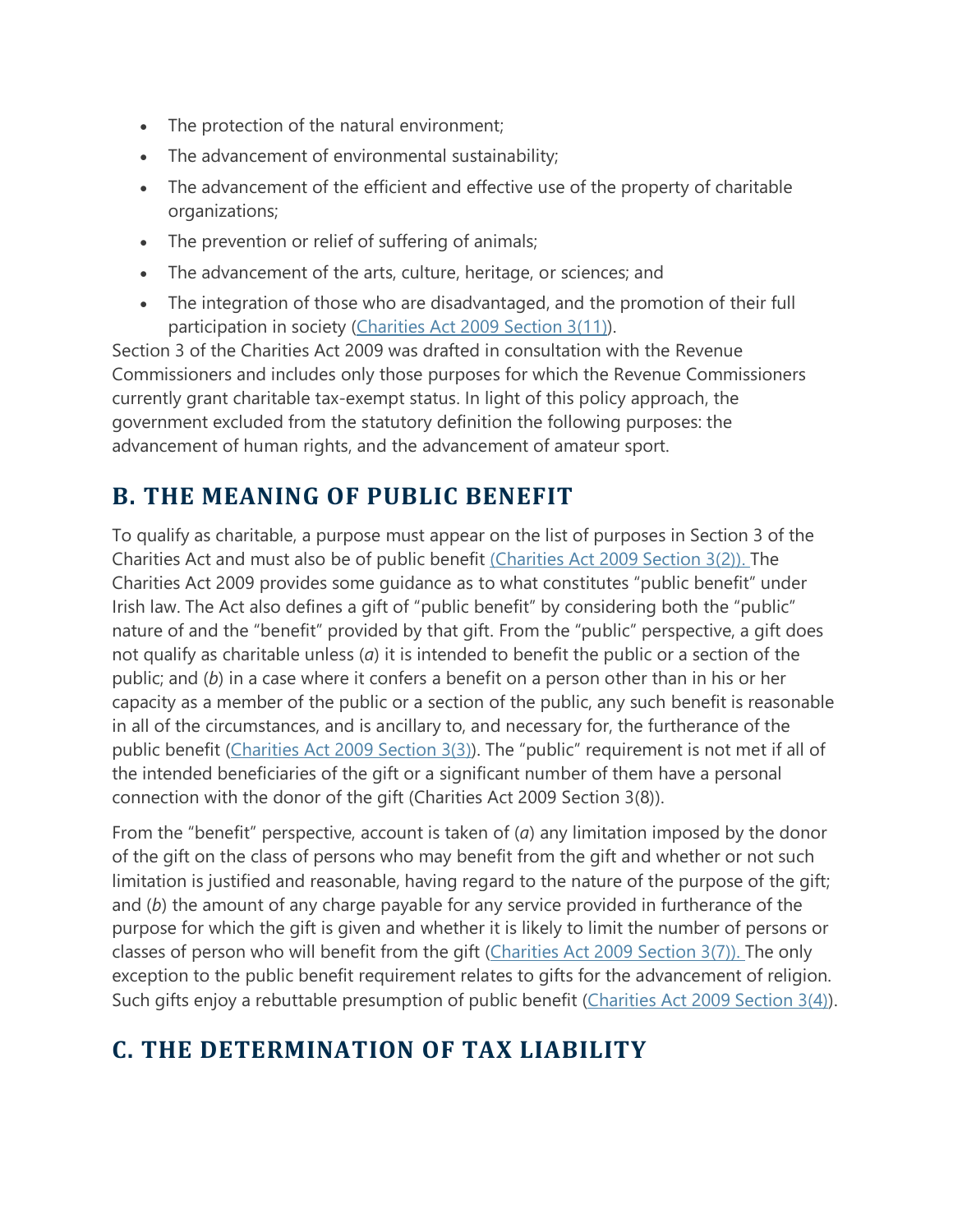The Charities Act 2009 decouples the determination of "charitable status" from the determination of "charitable tax-exempt status." The CRA is responsible for deciding whether a body qualifies as a "charity" under the 2009 Act and is therefore eligible to be registered in the Register of Charities. The Revenue Commissioners determine whether a charity qualifies for charitable tax-exempt status. To this end, the Charities Act 2009 preserves the Revenue Commissioners' autonomy in applying tax law [\(Section 7\)](http://www.irishstatutebook.ie/eli/2009/act/6/enacted/en/html). In particular, Section 7(2) provides that the Revenue Commissioners, in the performance of any function under the Tax Acts, shall not be bound by a determination of the CRA as to whether a purpose is of public benefit.

Conceivably, it would be possible for the CRA to decide that an organization is a "charity" under the Charities Act and for the Revenue Commissioners to refuse to grant that body charitable tax-exempt status, or *vice versa*. However, the Charities Act provides that the CRA may enter into memoranda of understanding with other relevant regulators to ensure, as far as practicable, consistency between decisions made or measures taken by the CRA and relevant regulators (Section 33(1)(c)). [3] The CRA and the Revenue Commissioners published a list of their common requirements for charitable organizations in June 2016. [\[4\]](https://www.cof.org/country-notes/nonprofit-law-ireland#_end3)

In examining an application for tax exemption, the practice of the Revenue Commissioners has been to consider the objects and the actual activities of the applicant, and how they comport with charity case law.

An organization seeking charitable tax exemption must also have a constitution or other governing instrument that includes particular provisions (detailed in Section VI).

When granting an application for charitable status, the Revenue Commissioners assign the organization a "CHY reference number," which indicates that it is eligible for charitable tax exemption. This number is separate from the charity registration number issued by the CRA.

# **V. SPECIFIC QUESTIONS REGARDING LOCAL LAW**

#### **A. INUREMENT**

Under Irish law, NPOs are not generally subject to any restrictions on inurement. Situations may arise, however, where inurement presents problems, most notably upon dissolution of certain kinds of organizations (*see Section C*).

Section 2 of the Charities Act defines a charitable organization as one that: (a) promotes a charitable purpose only; (b) under its constitution is required to apply its real and personal property in furtherance of its charitable purpose except for monies expended in the maintenance and operation of the body and, in the case of a religious organization or community, on accommodation and care of members of the organization or community; and (c) prohibits remuneration of members of the body other than in accordance with the Charities Act*.* Under the Charities Act, charity trustees and persons with whom a charity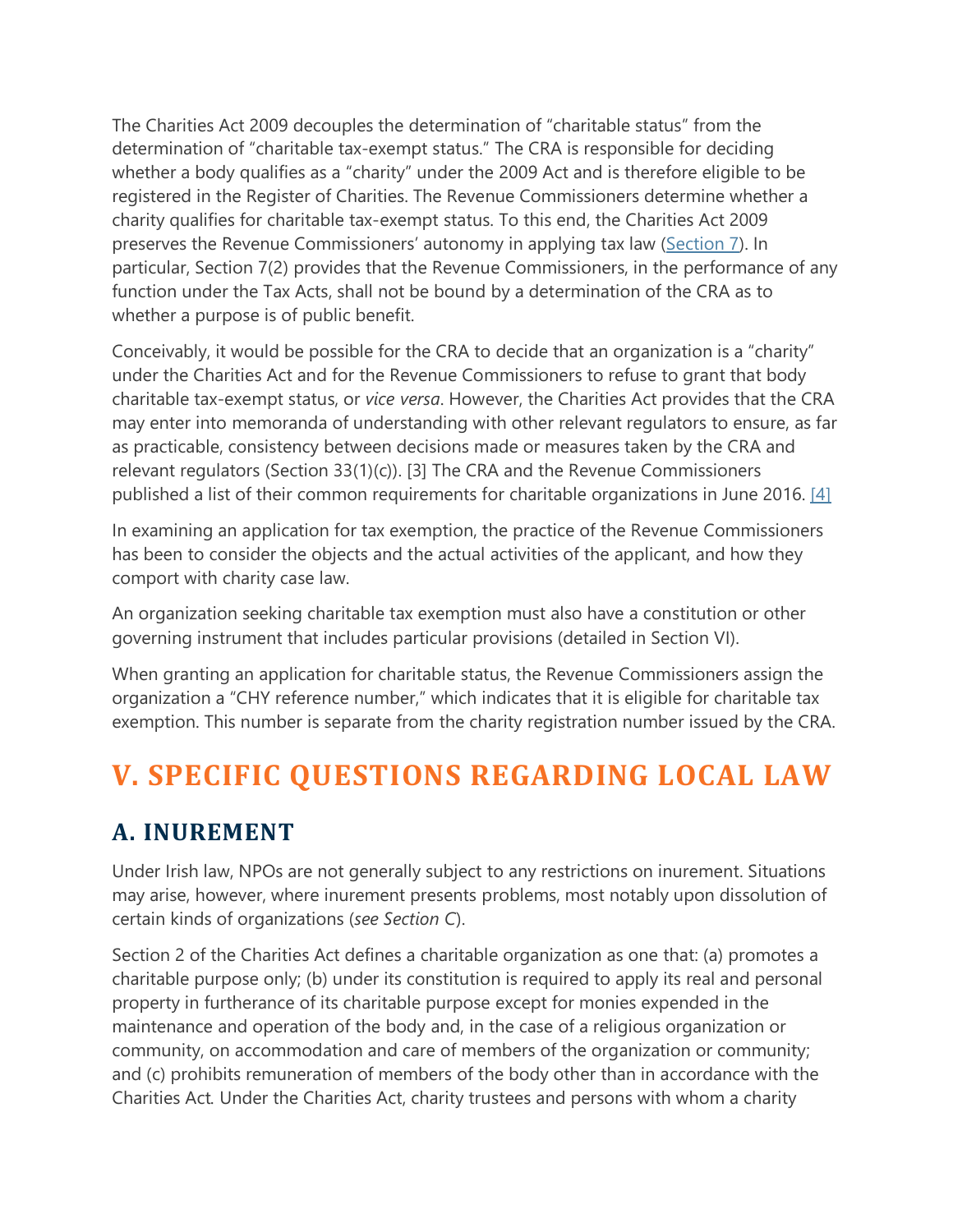trustee of the charitable organization has a personal connection are permitted, subject to the provisions of Section 89 of the Charities Act 2009 (which has not yet come into force), to receive remuneration from the charity for work undertaken that is unrelated to their trusteeship.

#### **B. PROPRIETARY INTEREST**

*Charities:* For an NPO to receive tax exemption as a charity, the Revenue Commissioners require a clause providing that all income and property of the organization are to be applied solely toward its charitable main objects. In addition, according to the Revenue Commissioners, donations should generally be at arm's-length and with no strings attached. Although the donor may provide advice, the use of the donation is subject only to the charity's governing instrument. Finally, donors cannot receive benefits other than such nominal or incidental ones, such as newsletters, in exchange for donations. Examples of prohibited benefits include free tickets and preferential rights of entry to prestigious events.

*Other NPOs:* Founders may retain a proprietary interest in assets transferred to a noncharitable organization. Specifically, the founders are entitled to reacquire their contributed assets upon the NPO's dissolution.

#### **C. DISSOLUTION**

*Charities:* Upon the winding up or dissolution of a charity, any remaining property must not be paid to or distributed among the members of the body. Instead, under the doctrine of *cy près*, as applied either by the CRA or upon application to the High Court, such property must be transferred to another charitable institution or institutions whose main objectives are similar to those of the dissolving body, or, failing that, to some other charitable body. From a tax law perspective, the Revenue Commissioners require a clause to this effect in the charity's governing instrument and sight of the final accounts of the dissolved charity to ensure its implementation. [5]

*Other NPOs*: Upon its dissolution, a non-charitable organization's remaining assets will be distributed according to the governing instrument.

## **D. ACTIVITIES**

#### **1. GENERAL ACTIVITIES**

A charity can be established only for a charitable purpose, and its activities must advance that purpose (Charities Act 2009 Section 2(1)). Subject to Section 2(1) of the Charities Act, a charity cannot engage in certain commercial or political activities. As discussed below, these sorts of restrictions are generally limited to charities and do not apply to other NPO forms. Additionally, all charities must be registered with the [CRA](http://www.charitiesregulatoryauthority.ie/Website/CRA/CRAweb.nsf/page/publicregister-reg-of-charities-en) in order to carry out activities. It is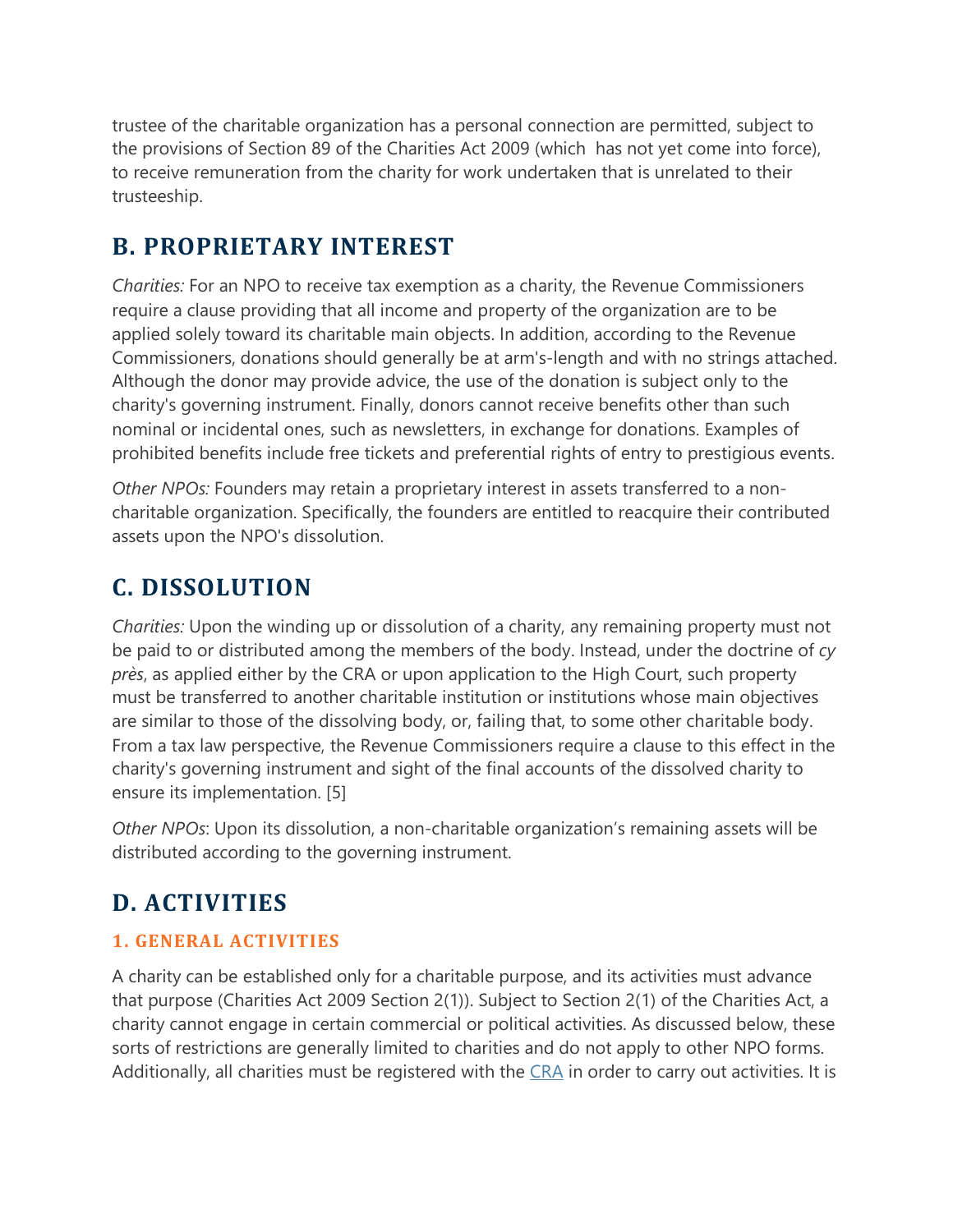a crime for a charitable organization to carry out certain activities in the state if it is not registered (Charities Act 2009 Section 41).

The CRA is in the process of further developing the regulatory framework for charities in Ireland:

- In 2016, the CRA engaged in public consultation on draft accounting and reporting regulations for charities and guidelines for charitable fundraising. The draft accounting and reporting regulations, however, have not yet been adopted.
- In September 2017, the CRA issued new fundraising guidelines for charitable organizations.
- In November 2018, the CRA published its Charities Governance Code. The Code explains the minimum standards for charity trustees to effectively manage and control their charity. The CRA deemed 2019 as a year of learning and preparation for charities to comply with the new Code. Charities will be expected to comply with the Code in 2020, and report on their compliance in their annual reports in 2021.

#### **2. ECONOMIC ACTIVITIES**

*Charities:* Irish tax law allows a charity to conduct certain economic activities, or "trading," with profits exempt from tax under a "trading exemption." The Revenue Commissioners define trading as "generally involving the sale of goods or services to customers with a view to generating a profit." To qualify for a trading exemption, a body established only for charitable purposes must apply the income derived from its trading solely to advancing those purposes.

In addition, the organization ordinarily must satisfy one of the following two conditions:

(a) The trade must occur in the course of carrying out a primary purpose of the charity (Taxes Consolidation Act 1997 Section 208(2)(b)(i)). Examples include the following:

- An art gallery or museum holding an exhibition and charging an admission fee;
- A school providing an educational service for a fee;
- A theatre selling tickets to its productions; and
- A hospital providing health care services for a fee.

Economic activities that would not otherwise qualify may nonetheless fall under the trading exemption if they are ancillary to pursuing the charity's primary purpose. Examples include a theatre selling food and drink to its patrons, or a hospital selling papers, flowers, and toiletries to patients and visitors. The Revenue Commissioners make determinations on a case-by-case basis in these circumstances.

(b) The work in connection with the trade must be carried on mainly by beneficiaries of the charity (Taxes Consolidation Act 1997 Section 208(2)(b)(ii)). Many charities engage in activities where the charity's beneficiaries carry out work. The work usually has an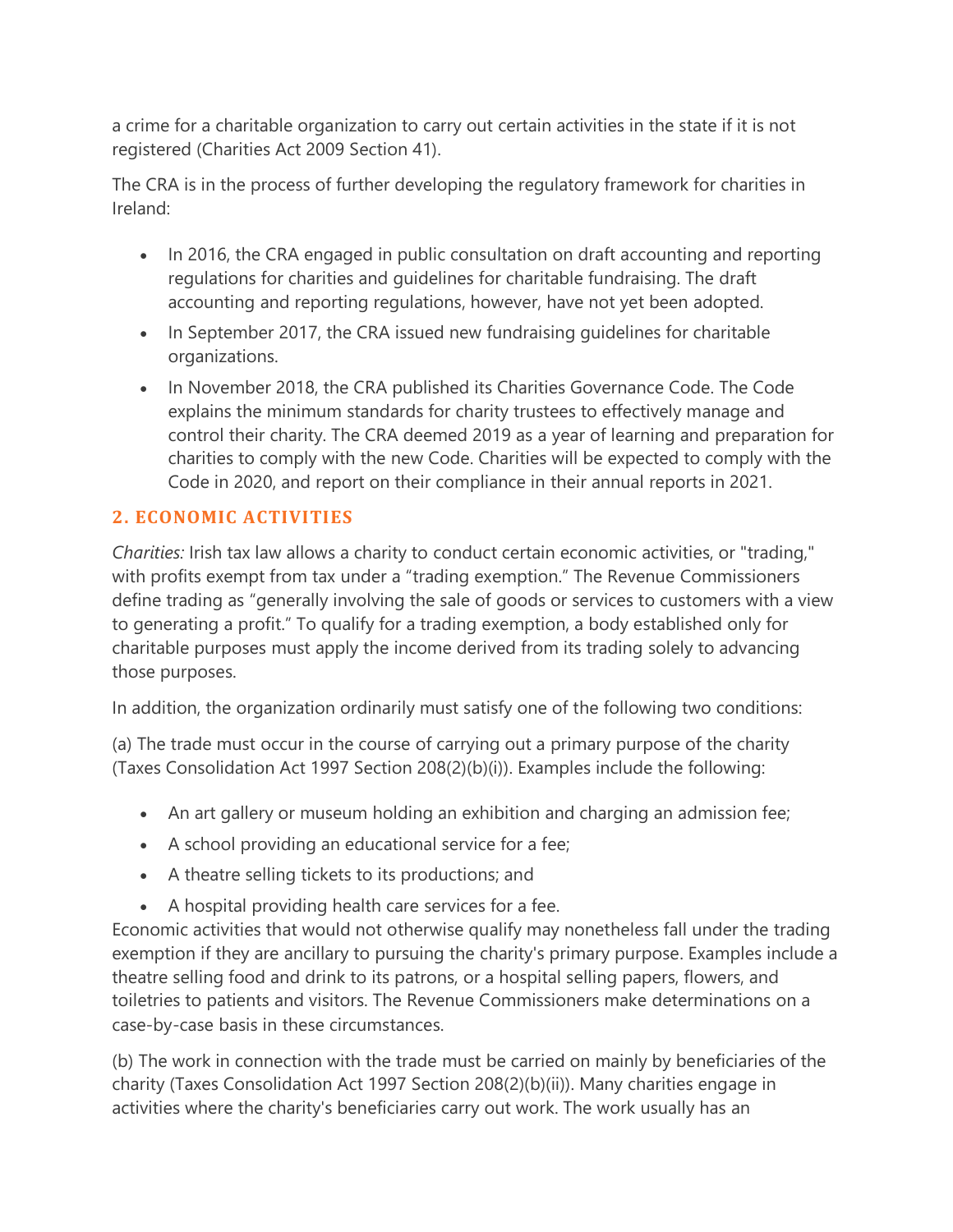educational or remedial purpose and thus often falls under category (a). However, even if the work does not advance the charity's primary purpose, it can still qualify for tax exemption. In order to obtain this form of exemption, the organization must prove that the greater part of its trade is undertaken by the beneficiaries, particularly where nonbeneficiaries (such as employees or volunteers) also participate. With regard to commercial activities generally, a charity must apply to the Revenue Commissioners for specific exemption, and each application is considered on a case-by-case basis.

*Other NPOs:* The economic activities of non-charitable organizations are not restricted.

#### **3. FUNDRAISING ACTIVITIES**

The 2017 Guidelines for Charitable [Organizations on Fundraising from the Public](https://static1.squarespace.com/static/57ff6b30bebafba9d10c7dcd/t/59cb7acbc534a512723748a7/1506507479316/Guidelines+Charitable+Organisations+on+Fundraising.pdf) cover the duties of a charity's trustees, management, and fundraisers towards donors and charitable donations. The Charities Regulator monitors how trustees apply these guidelines within their specific charity.

## **E. POLITICAL ACTIVITIES**

*Charities:* A charity can never be formed for the primary purpose of promoting a political cause. The Charities Act 2009 specifically excludes such bodies (along with political parties or bodies promoting a political party) from charitable status. However, a charity may promote a political cause when the promotion of that cause directly relates to the advancement of its charitable purposes (Charities Act 2009 Section 2(1)). In February 2018, the CRA issued further guidance in a publication titled "Guidance on Charities and the Promotion of Political Causes."

*Other NPOs*: Other NPOs may freely engage in political and legislative activities subject to electoral law and broadcasting law restrictions.

## **F. RACIAL DISCRIMINATION**

Section 7 of the Equal Status Act 2000 prohibits universities and other educational establishments, whether or not supported by public funds, from discriminating on the basis of race. In addition, the Equality Act 2004 transposes into Irish law the European Commission's Race Directive (Directive 2000/43/EC), which outlaws racial discrimination in the provision of goods and services generally, though it does allow asylum seekers to be treated differently in the provision of public services, including education.

## **G. CONTROL OF ORGANIZATION**

Irish charities may be established by natural or legal persons, both domestic and foreign. Therefore, it is possible that an Irish NPO may be controlled by a for-profit entity or by an American grantor charity (which requires that the charity specifically so provide in the affidavit).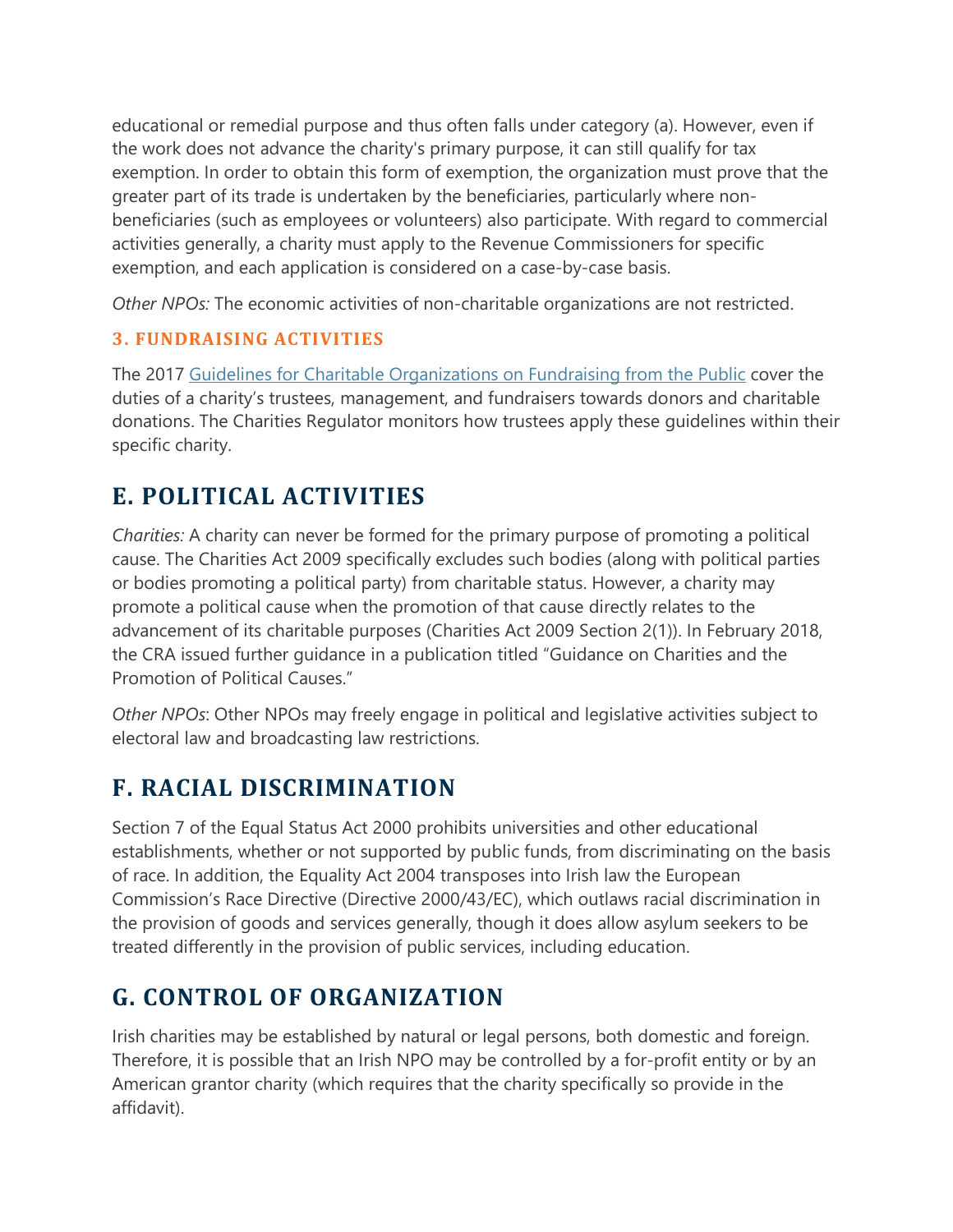Ireland has traditionally welcomed UK NPOs that have opted to establish branches within the jurisdiction. There are many such NPOs, particularly in the area of health and social care service provision. As a nation sharing a land boundary with an adjoining UK jurisdiction, Ireland has become accustomed to dealing with practical issues relating to cross-border NPO activity, such as fundraising. Furthermore, as a full member of the European Union, Ireland is obliged to facilitate the freedom of movement of NPOs and their capital between member states. This is reflected in Section 39 of the Charities Act 2009, which facilitates the registration of charities established in other European Economic Area (EEA) jurisdictions.

## **VI. TAX LAWS**

#### **A. TAX EXEMPTION**

The Charities Act 2009 differentiates between the granting of charitable status per se (which falls within the remit of the Charities Regulatory Authority) and the granting of charitable tax exemption (which remains the decision solely of the Revenue Commissioners) (Charities Act 2009 [Section 7\)](http://www.attorneygeneral.ie/eAct/2009/a609.pdf#page=14). As noted above, the Revenue Commissioners are not bound by the CRA's decisions regarding whether a body has demonstrated sufficient public benefit (Charities [Act 2009](http://www.attorneygeneral.ie/eAct/2009/a609.pdf#page=14) Section 7).

The Revenue Commissioners may also grant tax exemptions equivalent to charitable tax exemptions to human rights organizations that have consultative status with either the United Nations or the Council of Europe, and (a) have as their sole or main object the promotion of observance of the Universal Declaration of Human Rights, or the implementation of the European Convention for the Protection of Human Rights and Fundamental Freedoms, or both; and (b) are precluded by their rules or constitution from the direct or indirect payment or transfer, other than for valuable and sufficient consideration, to any of their members of any of their income or property by means of dividend, gift, division, bonus or otherwise by means of profit (Taxes Consolidation Act 1997 [Section 209\)](http://www.irishstatutebook.ie/1997/en/act/pub/0039/index.html).

A body with charitable tax exemption will have a charity reference number (i.e., a "CHY" number) issued by the Revenue Commissioners. Under Sections [207](http://www.irishstatutebook.ie/1997/en/act/pub/0039/sec0207.html#sec207) and [208](http://www.irishstatutebook.ie/1997/en/act/pub/0039/sec0208.html#sec208) of the Taxes Consolidation Act 1997, the income of charitable bodies or trusts established for charitable purposes is exempt from income tax, subject to a number of conditions.

The Revenue Commissioners do not normally consider the following activities charitable:

- Lobbying for the reform of law or political activities;
- An organization whose main object is to benefit the members rather than a section of the community;
- Provision of social and recreational activities;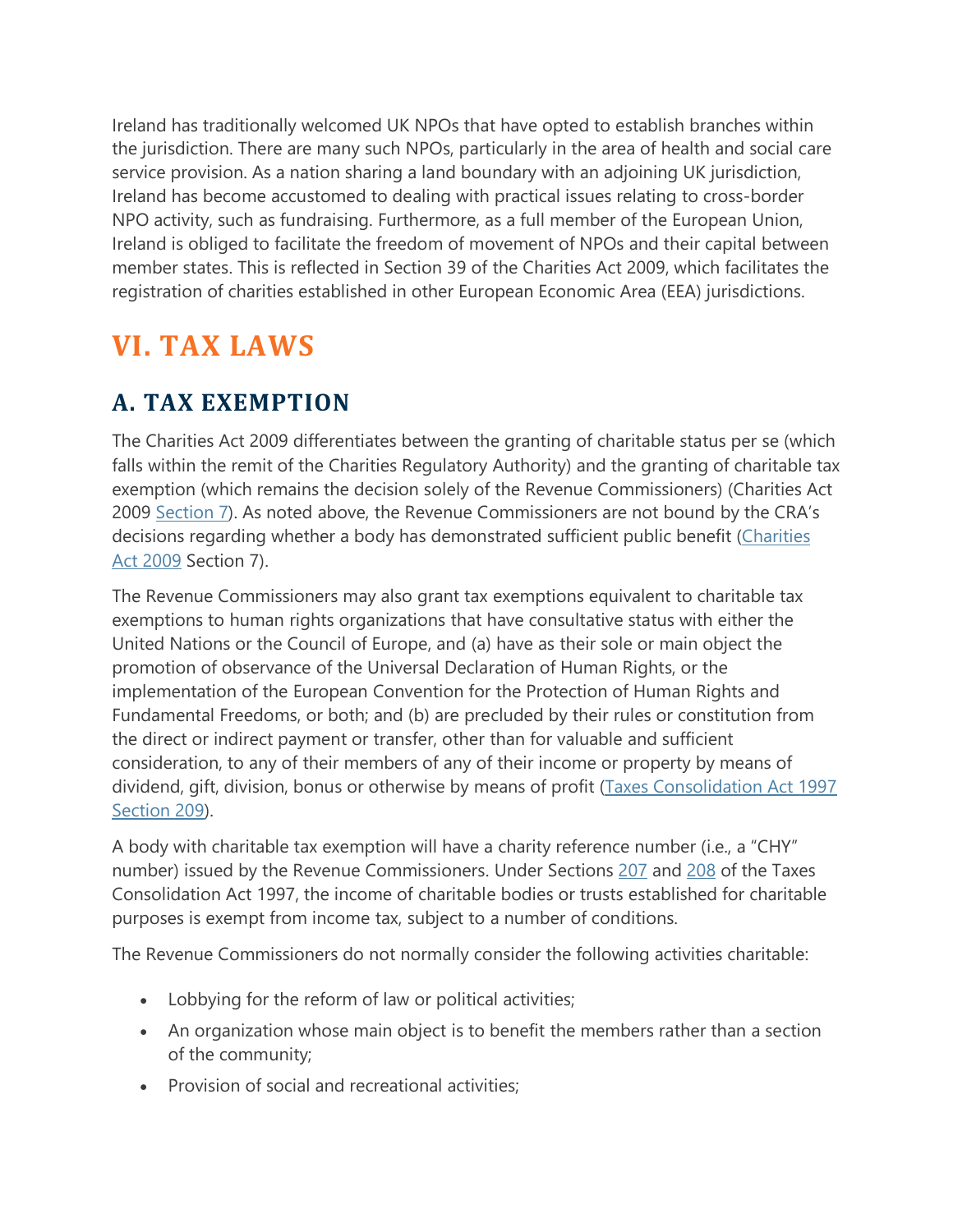- An organization set up solely to fundraise; and
- Illegal activities.

In addition, an applicant for tax exemption must satisfy the following conditions:

- It is legally established in Ireland;
- Its center of management and control is in Ireland;
- The majority of its directors are Irish residents;
- It has a permanent establishment and some operations within Ireland;
- Its objects and powers are so framed that every object to which its income or property can be applied is charitable; and
- Its main objects and the application of its income or property are bound by a governing instrument, such as a memorandum and articles of association, a deed of trust, or a constitution.

If a charity is not established in Ireland but is established in an EEA or European Free Trade Association (EFTA) state, it can now seek a determination from the Revenue Commissioners to the effect that, if the body were to have income in Ireland of a kind referred to in Section 207 or 208 of the Taxes Consolidation Act 1997, it would qualify for the exemptions provided by those sections (Finance Act 2010 Section 24 (inserting Section 208A and 208B to the 1997 Act)). To qualify, the body must:

- Be legally established in an EEA or EFTA state and have its center of management and control therein. There should be a minimum of three directors/officers/trustees, the majority of whom must be residents within the EEA or EFTA state, and the organization must have a permanent establishment and some operations therein; and
- Ensure that its objects and powers are so framed that every object to which its income or property can be applied is charitable; and
- Be bound, as to its main object(s) and the application of its income or property, by a governing instrument (See [Revenue Guidance](http://www.revenue.ie/en/tax/it/leaflets/dchy1.pdf) DCHY 1 of April 2015).

If a non-resident charity receives a notice of determination ("DCHY") from the Revenue Commissioners, a number of conditions attach to its award. The charity must:

- Remain tax compliant;
- Maintain, where applicable, charitable status with the Charity Regulatory Authority [\(CRA\)](http://www.charitiesregulatoryauthority.ie/) and be compliant with the Charities Act 2009;
- Use the charity's income for charitable purposes only;
- Keep proper financial records and accounts at all times, available for inspection by the Revenue Commissioners on request;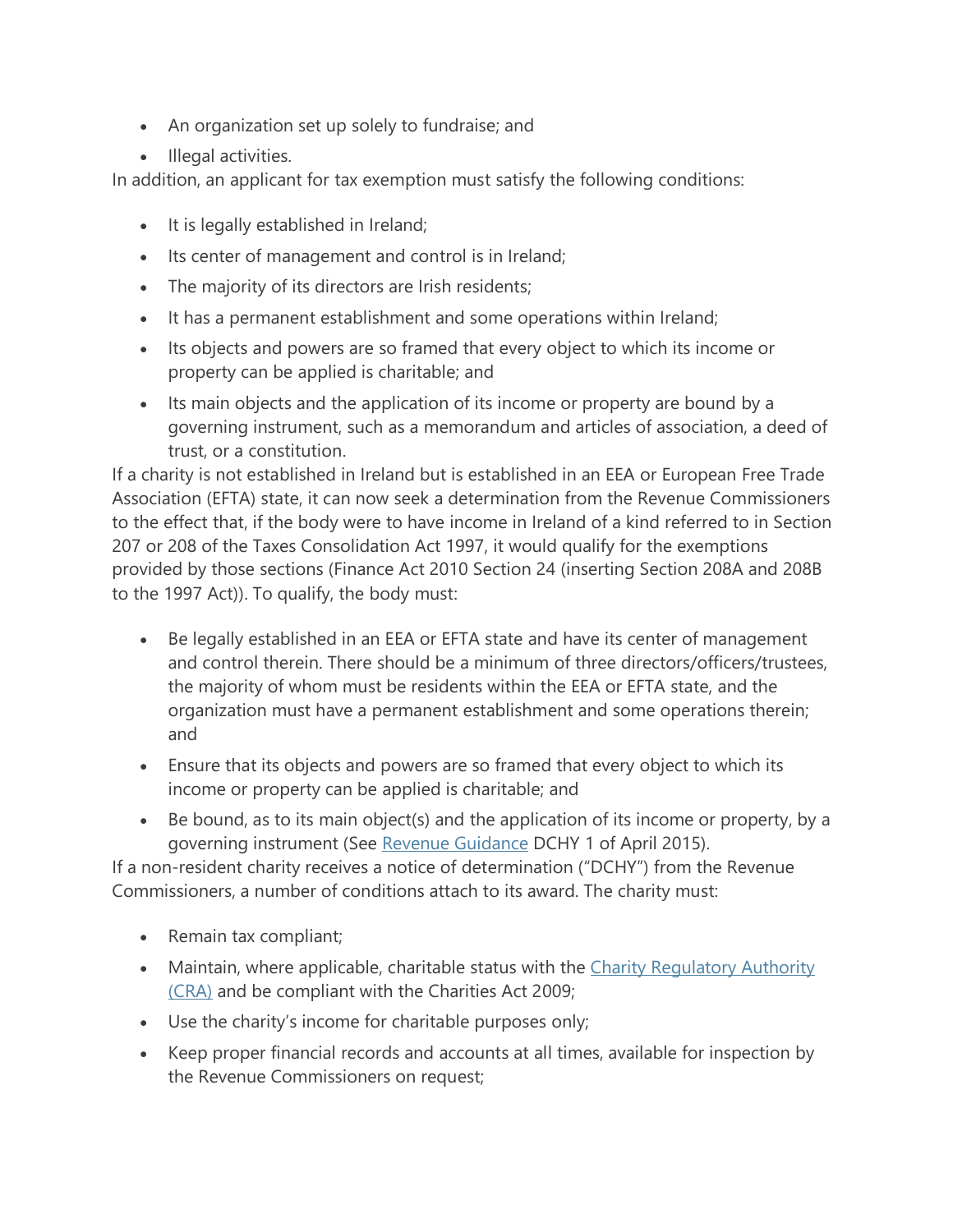- Submit a copy of the first year's financial accounts to the [Charities Section](https://www.revenue.ie/en/contact-us/details/index.aspx?code=0005&gcd=0001&idContent=57259) within 18 months of the exemption being granted;
- Have the accounts audited in accordance with the Charities Act 2009 if the annual income is over €100,000;
- Notify the Revenue Commissioners in writing of any change to the charity's address;
- Request permission from the Revenue Commissioners if it intends to accumulate funds for a period in excess of two years (the request should include the reason why). Failure to maintain these conditions could result in the withdrawal of the exemption. NPOs with charitable tax exemption are exempt from paying income tax on interest, annuities, dividends and shares, rents on property, and profits from trade (subject to the limitations noted above) or land owned and occupied. The tax exemption applies only to funds, or the proportion of funds, used exclusively for charitable purposes (Taxes Consolidation Act 1997 Section 207(1)(b)(iii)) (spending funds for non-charitable purposes may endanger a charity's tax-exempt status). "Charitable purposes" encompass the normal expenses of running a charity, including proper remuneration of employees [\(Charities Act 2009 Section 2\(b\)\(2\)\)](http://www.attorneygeneral.ie/eAct/2009/a609.pdf#page=8). If funds are to be accumulated for more than two years, then the charity must obtain prior permission from the Revenue Commissioners.

The Revenue Commissioners conduct reviews to ensure that a recognized charity continues to satisfy the conditions for exemption. Within eighteen months of the date the exemption was granted, a copy of the charity's financial accounts for the first year and a report on its activities must be submitted to the Revenue Commissioners. Financial statements normally include a Statement of Income and Expenditure as well as a Statement of Assets and Liabilities. Accounts must be audited if the annual income exceeds €100,000 (See CHY 1, April 2015). In addition to the initial eighteen-month review, the Revenue Commissioners may conduct periodic reviews thereafter. If they conclude that an organization has not complied with its own governing documents or with the Commissioners' requirements, the Commissioners can withdraw its tax exemption – retroactively, if necessary.

#### **B. DEDUCTIBILITY OF DONATIONS TO IRISH NPOS BY INDIVIDUALS AND CORPORATIONS BASED IN IRELAND**

Tax relief is available for donations to "approved bodies," including "eligible charities" and various educational and other named organizations [\(Taxes Consolidation Act 1997 Section](http://www.irishstatutebook.ie/2001/en/act/pub/0007/sec0045.html#parti-chapiii-sec45)  [848\(a\), Schedule 26A, Part 1 \(added by Finance Act 2001 Section 45\)](http://www.irishstatutebook.ie/2001/en/act/pub/0007/sec0045.html#parti-chapiii-sec45)).

An "eligible charity" is not simply an organization with charitable tax exemption. Rather, an eligible charity must hold "authorization" from the Revenue Commissioners, which requires, among other things, at least two years of tax-exempt status. Authorizations are valid for up to five years, and, upon expiration, may be renewed [\(Taxes Consolidation Act 1997 Section](http://www.irishstatutebook.ie/2001/en/act/pub/0007/sec0045.html#parti-chapiii-sec45)  [848A, Schedule 26A, Part 3 \(amended by Finance Act 2001 Section 45\)\).](http://www.irishstatutebook.ie/2001/en/act/pub/0007/sec0045.html#parti-chapiii-sec45)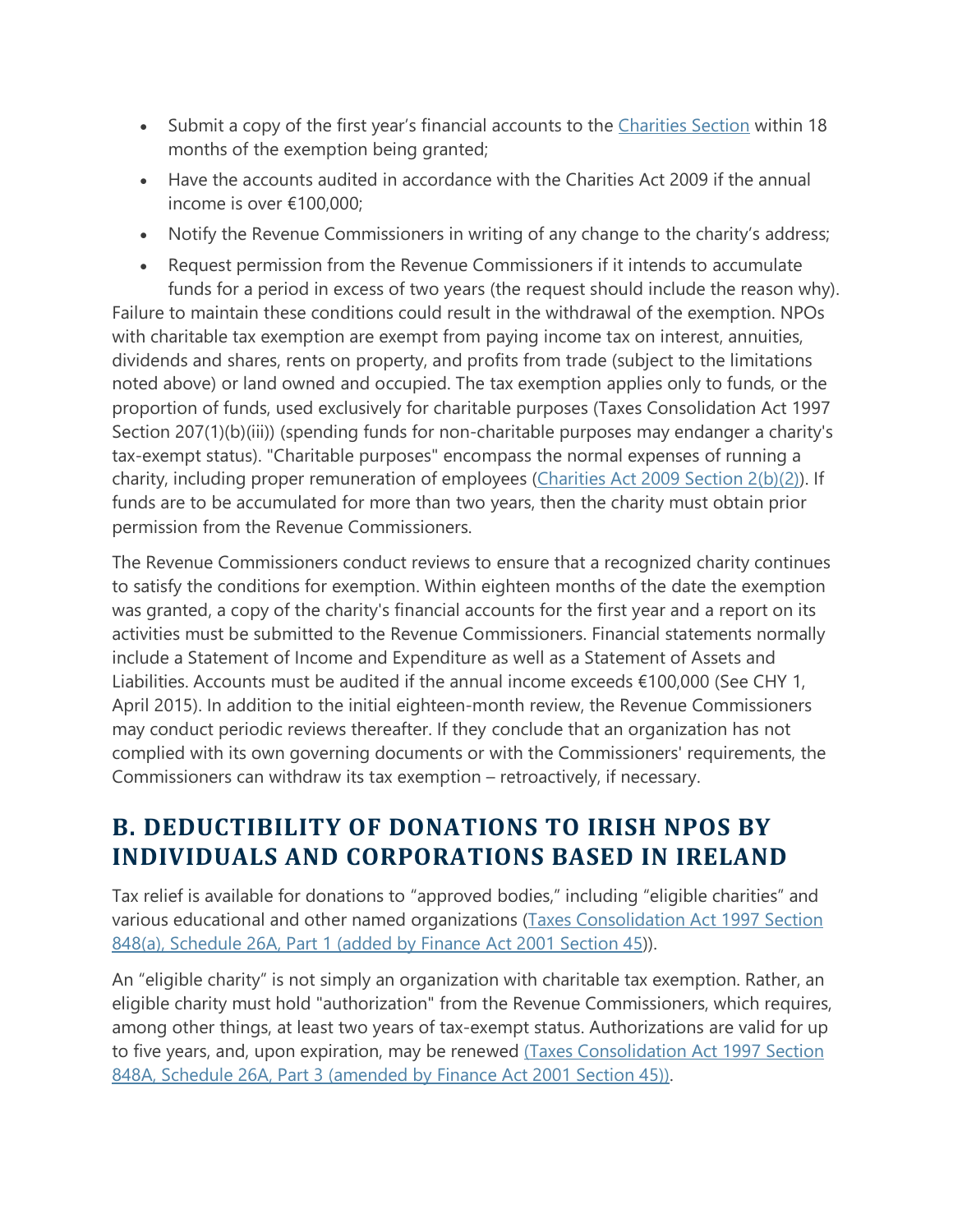To be eligible for a deduction, the minimum donation to a designated charity or other approved body is  $\epsilon$ 250 per year (Taxes Consolidation Act 1997 Section 848(1)(a)(6)(e), [Schedule 26 \(amended by Finance Act 2001 Section 45\(3\)\)\).](http://www.irishstatutebook.ie/2001/en/act/pub/0007/sec0045.html#parti-chapiii-sec45) Donations made in installments also qualify.

There are some limits on the amounts that can be donated for tax relief purposes in a given tax year. First, the aggregate of donations to an approved body or bodies in any tax year from 2013 onwards cannot, for tax relief purposes, exceed €1,000,000. Second, if the donor is associated with the charity or approved body to which the donation is made, tax relief is limited to 10 percent of the individual's total income during the year of assessment. A donor is "associated" with an eligible charity if he/she is an employee or member of either that charity at the time of donation or of another approved body that is associated with the charity.

A donation must also satisfy the following conditions in order to be deductible. It must:

- be in the form of money;
- not be repayable;
- not confer any direct or indirect benefit on the donor or any person connected with the donor; and
- not be conditional on, or associated with, or part of an arrangement involving the acquisition of property by the approved body from the donor or any person connected with the donor.

In the case of corporate donations, the company claims a deduction for the donation as if it were a trading expense [\(Taxes Consolidation Act 1997 Section 848A\(4\)\(a\) \(amended by](http://www.irishstatutebook.ie/2001/en/act/pub/0007/sec0045.html#parti-chapiii-sec45)  [Finance Act 2001 Section 45\(1\)\)\).](http://www.irishstatutebook.ie/2001/en/act/pub/0007/sec0045.html#parti-chapiii-sec45) In the case of an individual taxpayer – whether his/her taxes are paid through payroll or are self-assessed – the relief will be given on a "grossedup" basis at a blended rate of 31 percent to the eligible charity or approved body, as the case may be, rather than by way of a separate claim to tax relief by the donor (Taxes Consolidation Act 1997 Section 848A(7-9) (amended by Finance Act 2001 Section 45(1)) and Finance Act 2013 Section 19).

#### **C. VALUE ADDED TAX**

Organizations granted charitable tax exemption do not enjoy a comparable general exemption from Value Added Tax (VAT). Charities are not generally regarded as supplying goods or services in the course or furtherance of a business, so they are neither obliged nor entitled to register and account for VAT on their income. They are therefore not entitled to a repayment of VAT incurred on purchases, other than in certain circumstances. Charities carrying on a trade, such as selling publications or operating a restaurant, however, are obliged to register for VAT with respect to those trading activities if they exceed the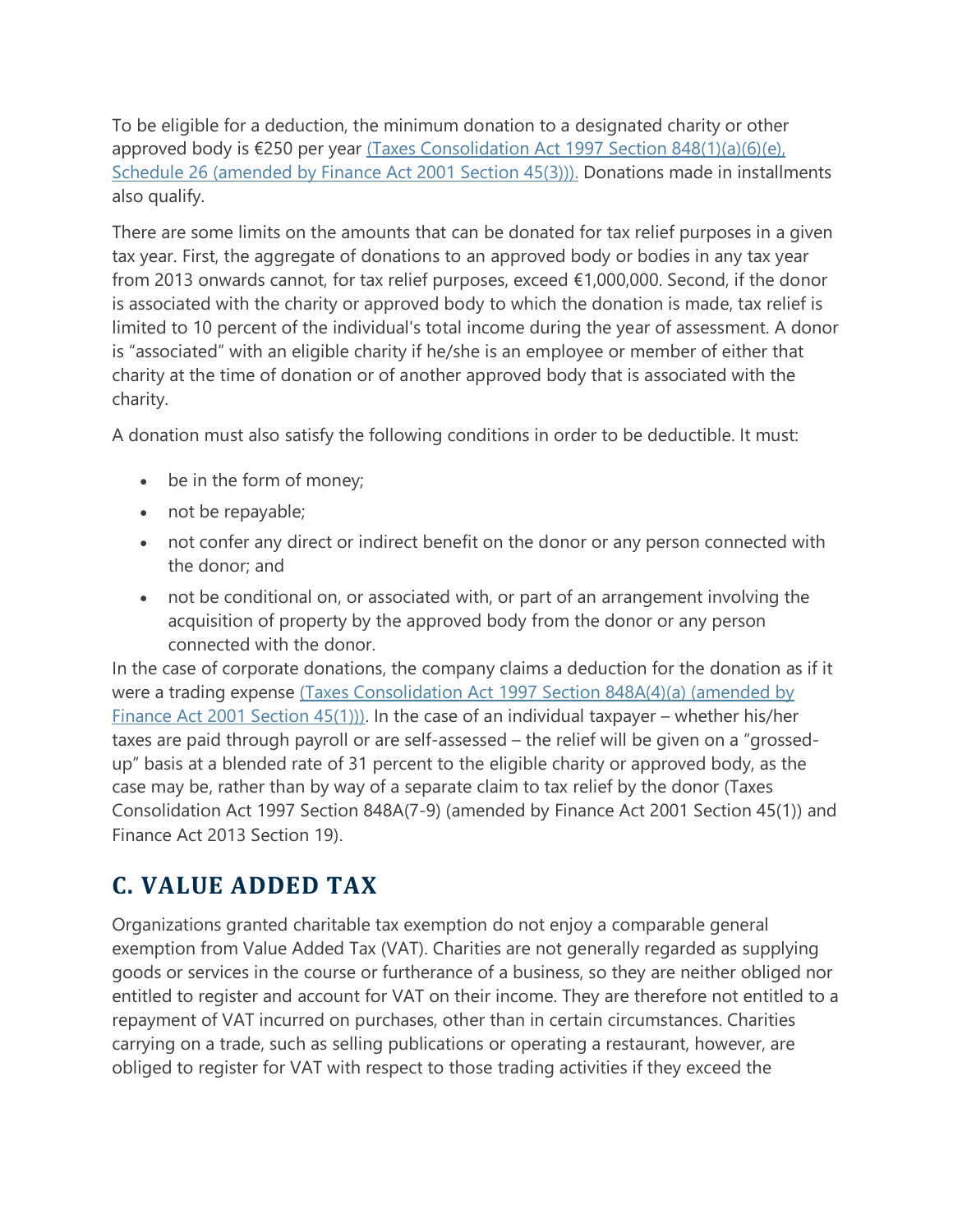threshold for registration, currently €37,500 for the supply of services or €75,000 for the sale of goods.

Specific items exempt from VAT may relate to charitable activities: a) the purchase and adaptation of vehicles for use by organizations to transport severely and permanently disabled persons; b) the purchase of radio broadcasting reception apparatus intended for use by blind persons; c) the purchase of appliances for use by disabled persons; d) the purchase of sea rescue craft and equipment; e) goods purchased for exportation by philanthropic organizations for humanitarian, charitable, or teaching activities abroad; and f) donated research equipment and donated medical equipment.

Charities are also entitled to a refund of a proportion of their VAT costs, under a VAT Compensation Refund Scheme introduced by the Minister for Finance in the 2018 budget. This scheme aims to compensate charities for the VAT that they incur in the course of their charitable activities. The fund for 2019 was capped at €5 million.

A charity's refund is based on the amount of non-public funding that the organization receives. For example, where 30 percent of a charity's gross income is comprised of funding from State/EU/international organizations and 70 percent from privately sourced income including fundraising, subscriptions, and donations, the charity may claim 70 percent of their VAT input costs for the year. VAT incurred on private non-charity-related expenses, subject to an existing VAT refund order, or that is otherwise deductible is not eligible for relief under the Refund Scheme. Qualifying charities must be registered with the Charities Regulator, have tax clearance, and provide a set of audited accounts for the year in which the claim is being submitted.

Further information can be found in the [Revenue Commissioners' information leaflet on](http://www.revenue.ie/en/tax/vat/leaflets/charities.html)  [VAT.](http://www.revenue.ie/en/tax/vat/leaflets/charities.html)

#### **D. DOUBLE TAX TREATY**

A double taxation treaty exists between Ireland and the United States. When such a treaty is in existence, dividends, interest, and royalties arising in one country and paid in another are subject to tax only in the country where paid.

## **VII. KNOWLEDGEABLE CONTACTS**

Oonagh Breen [\(oonagh.breen@ucd.ie\)](mailto:oonagh.breen@ucd.ie)

Kerry O'Halloran [\(kerryoh2003@yahoo.com\)](mailto:kerryoh2003@yahoo.com)

# **FOOTNOTES**